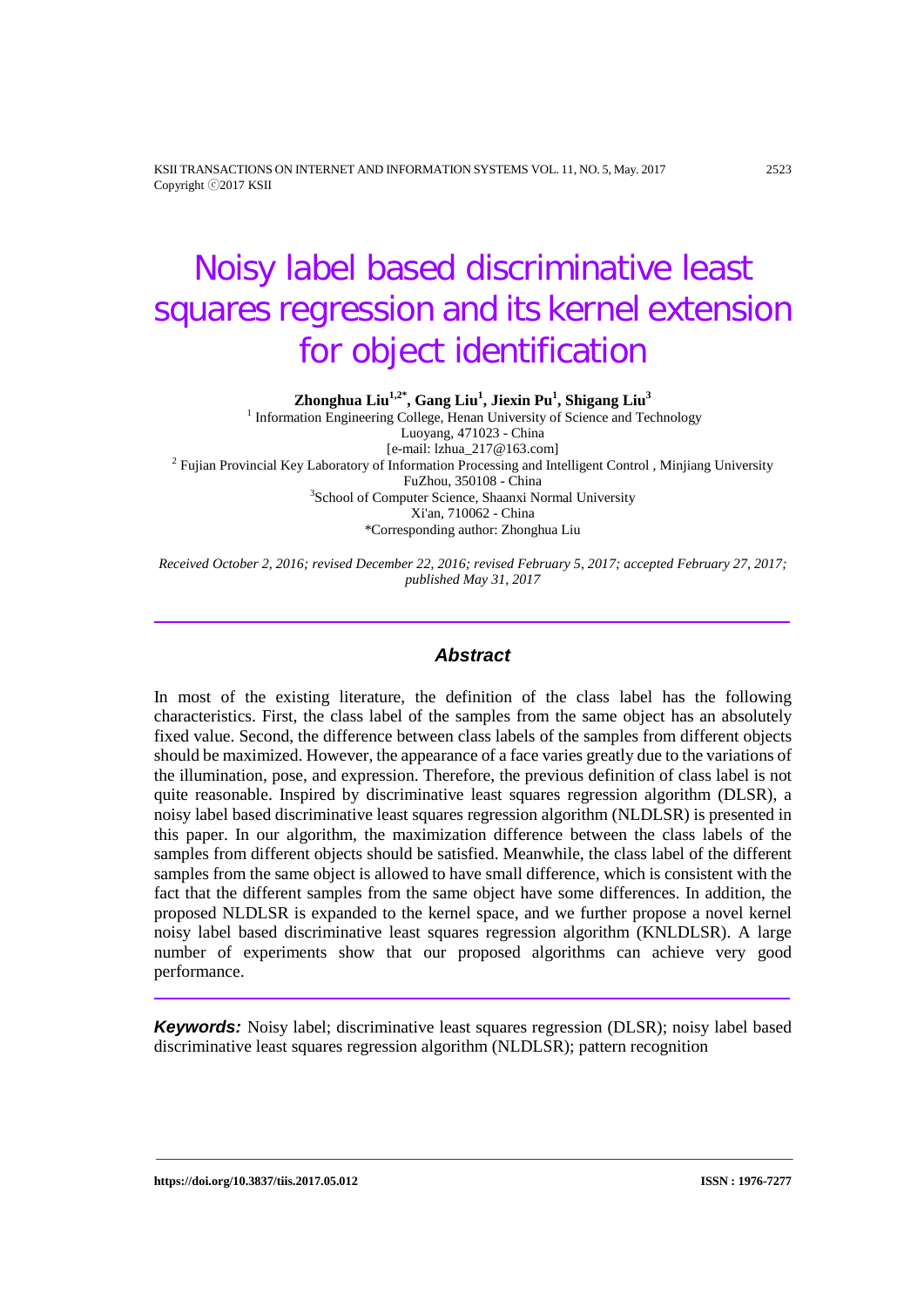# **1. Introduction**

In the past few decades, feature extraction has been widely studied. Many feature extraction algorithms were presented in the literatures and they are extensively applied to the image analysis, biometric recognition  $[1-4]$ , and multi-graph learning  $[5-7]$ . Nowadays, the existing recognition methods can achieve very good recognition effect under restricted conditions, such as standard illumination, normal expression and fixed pose [8-10]. However, these factors such as illumination, expression and pose are generally uncontrolled in practical application, which can cause the recognition performance of the algorithms to drop sharply. Therefore, Face recognition is still a challenging task, and we should put more effort to research and solve it.

It is well known that least squares regression (LSR) is a widely-used statistical analysis technique. Recently, LSR is used in the field of image recognition. By evaluating linear representation ability of training samples for any test sample, LSR can solve image classification problems. Because LSR is very simple and highly effective for image classification and recognition, a huge number of variant forms of LSR have been presented. By introducing sparse constraint to least squares regression (LSR), Wright et al. [11] proposed the sparse representation based classification (SRC) algorithm. In SRC, any test sample is firstly represented as a linear combination of all training samples. Then, by solving the problem of sparse optimization, the sparse representation coefficients can be obtained. Lastly, the test sample is assigned to the class in which there is minimum residual between the test sample and the corresponding reconstruction sample of each class. SRC can achieve good recognition performance in image recognition. To expand SRC to the kernel space, Yin et al. [12] proposed a kernel sparse representation based classification (KSRC) algorithm. In order to eliminate the influence of occlusions or illumination variations in image recognition, a manifold regularized local sparse representation (MRLSR) algorithm [13] is presented. In MRLSR, both local similarity and individual sparsity are simultaneously obtained. Based on Gabor transform, the Gabor-feature based SRC (GSRC) algorithm was proposed [14], in which the computational cost can be significantly reduced in coding the occluded face images. He et al. [15] presented the correntropy-based sparse representation (CSR) [15] algorithm. In CSR, the maximum correntropy criterion is used. CSR is very different from SRC, and the difference is as follows. It can deal with non-Gaussian noise and outliers [16]. Yuan et al. [17] proposed a multi-task joint sparse representation based classification (MTJSRC) algorithm. MTJSRC can compute joint sparse representation of visual signal across multiple kernel-based representations.  $L_1$  norm based linear representation methods can get better performance in pattern recognition and image classification. However, it need to take more time to solve  $L_1$ norm optimization problem, and it can not meet real-time requirements. The low efficiency of  $L_1$  norm based methods is largely because of  $L_1$  norm based optimization problem. We know that it is very time consuming to compute  $L_1$  optimization problem. After the working mechanism of SRC is analyzed and researched, Zhang et al. [18] gave their own viewpoint. In SRC algorithm, it is the collaborative representation, but not the L1-norm sparsity that plays a key role for image classification [18]. Based on this observation, they proposed a collaborative representation based classification (CRC) method [18]. For any object, there are the following facts. Firstly, each object usually includes many different features. Secondly, each different feature should have different contributions to the pattern classification and representation [19]. Based on this fact, Yang et al [20] presented a relaxed collaborative representation (RCR)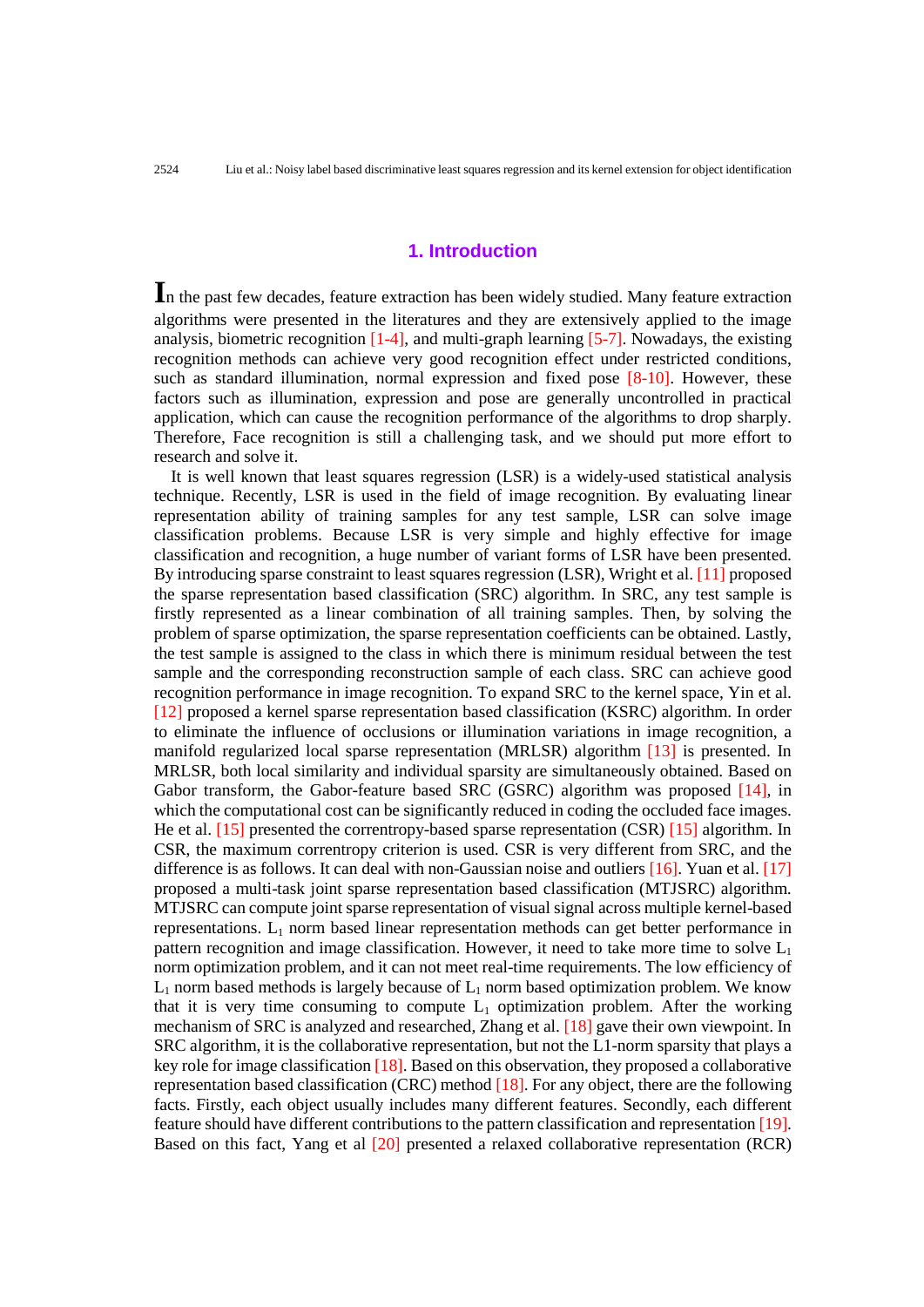algorithm. Both the distinctiveness of features and the similarity of features can be effectively utilized in RCR. Xu et al. [21] proposed a two-phase test sample sparse representation (TPTSSR) algorithm. In TPTSSR, a coarse-to-fine classification strategy is used for classification and recognition, and it can achieve good classification performance. Any sample from an object usually lies in a linear subspace constructed by the samples from the same object [22]. Based on the fact, Togneri et al. [23] presented linear regression classification (LRC) algorithm. The variation of face pose can lead to the sharp degradation of the classification performance. In order to solve the problem, Chai et al. [24] presented a local linear regression (LLR) algorithm, in which the virtual frontal view corresponding to each non-frontal training face image can be generated. By modifying the classification rule of the minimum squared error (MSE), Xu et al. [25] proposed a modified minimum squared error classification (MMSEC) algorithm. In MMSEC, the class label of the test sample is firstly predicted, and the training samples nearest to it are simultaneously obtained. Then the obtained predicted results are used to classify the test sample. However, the statistical information from the training samples, which actually plays a major role in classification and recognition, are usually ignored in most of the linear representation based methods. In order to take full advantage of the statistical information, Qian et al. [26] proposed a general regression and representation (GRR) algorithm for image recognition and classification. By using a simple and effective linear regression function to map the new data points, Nie et al. [27] proposed a novel flexible manifold embedding (FME) algorithm. Both the label information from labeled data and a manifold structure from all data can be effectively used in FME.

The previous works largely focused on investigating the importance of the L1-regularizer/L2-regularizer. The class label information is almost not emphasized. In least squares regression (LSR) and its variants, the class label is usually defined as follows. Firstly, the samples from the same object have the same fixed class label. Secondly, the difference of class label corresponding to different objects should be maximized. However, human face is non-rigid, and the variations of pose, illumination and expression can lead to the large variation of face images even for the same object. Due to the diversity of face images, the definition of the above class label is not quite reasonable.

In order to enlarge the distance between different classes under the framework of LSR, a discriminative least squares regression (DLSR) algorithm is proposed [28]. In DLSR, the -dragging strategy can force the regression targets of different classes moving along opposite directions, which can make the distances between classes enlarge. However, the class label of the samples from the same object is almost the same. Therefore, the class label defined in DLSR is essentially the same as the above defined. However, inspired by the -dragging idea, we propose a noise-label based discriminative least squares regression (NLDLSR) algorithm in this paper. In the proposed NLDLSR algorithm, the class label is defined as follows. First, the distance among class labels corresponding to different objects should be enlarged. Second, the distance among the class labels of different samples from the same object is allowed to have small difference, which is consistent with the fact that the different samples from the same object have a certain difference. In the proposed NLDLSR algorithm, the definition of class label is more general, which can help to obtain the robust mapping relationship between training samples and their class label in training stage. Therefore, the proposed NLDLSR algorithm is simple but effective.

The remaining parts of this paper are organized as follows. We briefly introduce the discriminative least squares regression (DLSR) algorithm in section 2. Section 3 describes the proposed noise-label based discriminative least squares regression (NLDLSR) algorithm in detail. In section 4, Based on the proposed NLDLSR, we present a novel kernel noise-label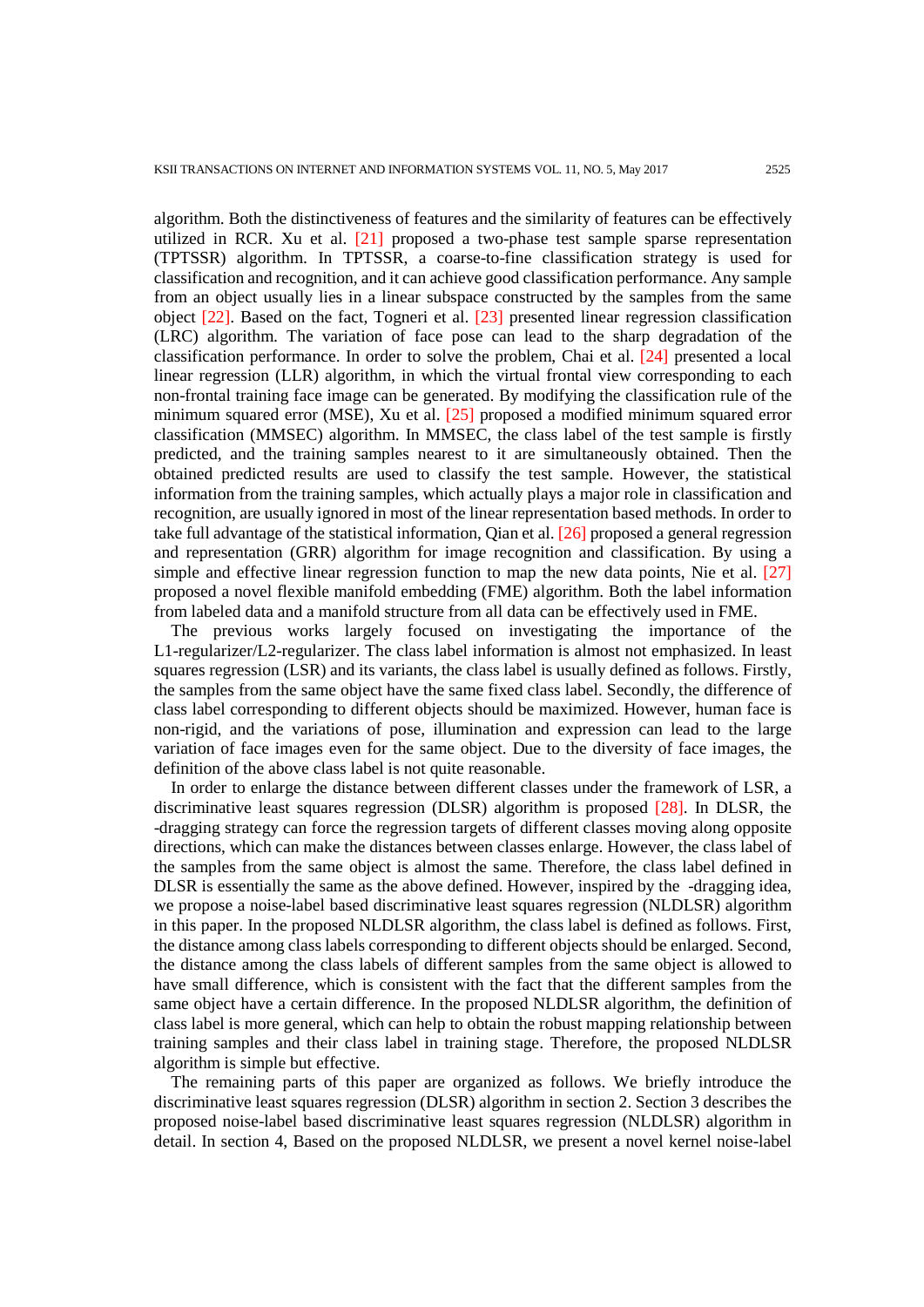based discriminative least squares regression (KNLDLSR) algorithm. The experimental results are given in section 5. Section 6 gives our conclusion.

# **2. Discriminative least squares regression (DLSR) algorithm**

Supposed that we have n training samples  $\{(x_i, y_i)\}_{i=1}^n$  from  $c$  ( $c \ge 2$ ) classes, where  $x_i$  is a data point in  $R^m$  and  $y_i \in \{1, 2, \dots, c\}$  is the class label corresponding to the data  $x_i$ . The linear equation can be satisfied as follows [28].

$$
XW + e_n t^T \approx Y \tag{1}
$$

where  $X = [x_1, x_2, \dots, x_n]^T \in R^{n \times m}$ ,  $Y = [f_{y_1}, f_{y_2}, \dots, f_{y_n}]^T \in R^{n \times c}$ . For the i<sup>th</sup> (  $i = 1, 2, \dots, c$  ) class, T i-1  $f_i = [0, \dots, 0, 1, 0, \dots, 0] \in R^c$  $\vert$ . ... .  $=\left[ \underbrace{0, \dots, 0}_{i-1}, 1, 0, \dots, 0 \right] \in R^c$ , *W* is a transformation matrix in  $R^{m \times c}$ , *t* is a translation

vector in  $R^c$ ,  $e_n = [1,1,\dots,1]^T \in R^n$  is a vector with all 1s.

The  $i<sup>th</sup>$  column vector of matrix *Y* is actually assigned to a type of binary regression with target "+1" for the  $i<sup>th</sup>$  class and target "0" for the rest of class. In order to get good classification performance, the binary outputs are requested to be far away along two opposite directions. Namely, the output will be  $1+\varepsilon$  for the samples from one object and  $-\varepsilon$  for the samples from other objects. where  $\varepsilon_i$  is a small positive variable [28].

Supposed that  $B \in R^{n \times c}$  be a constant matrix. An element  $B_{ij}$  from the i<sup>th</sup> row and j<sup>th</sup> column of *B* is defined as follows.

$$
B_{ij} = \begin{cases} +1, & \text{if } y_i = j \\ -1, & \text{otherwise} \end{cases}
$$
 (2)

Each element in matrix B corresponds to a dragging direction. The  $\varepsilon$ -dragging strategy is used on each element of *Y*, and the matrix  $M \in R^{n \times c}$  records these  $\{\varepsilon\}$  [28]. The residual can be gotten as follows.

$$
XW + e_n t^T - (Y + B \otimes M) = 0 \tag{3}
$$

where ⊗ is a Hadamard product operator of matrices.

The objective function of DLSR algorithm is defined as follows [28].

$$
\min_{\substack{W,\iota,M\\S.t. M\geq 0}} \|XW + e_n t^T - Y - B \otimes M\|_F^2 + \lambda \|W\|_F^2
$$
\n
$$
(4)
$$

where  $\lambda$  is a positive regularization parameter. By solving the optimization problem of Equation (4), we can obtain the optimal *W* and *t* as follows [28].

$$
W = (XT H X + \lambda Im)-1 XT H R
$$
\n(5)

$$
t = \frac{(R^T e_n - W^T X^T e_n)}{n}
$$
\n<sup>(6)</sup>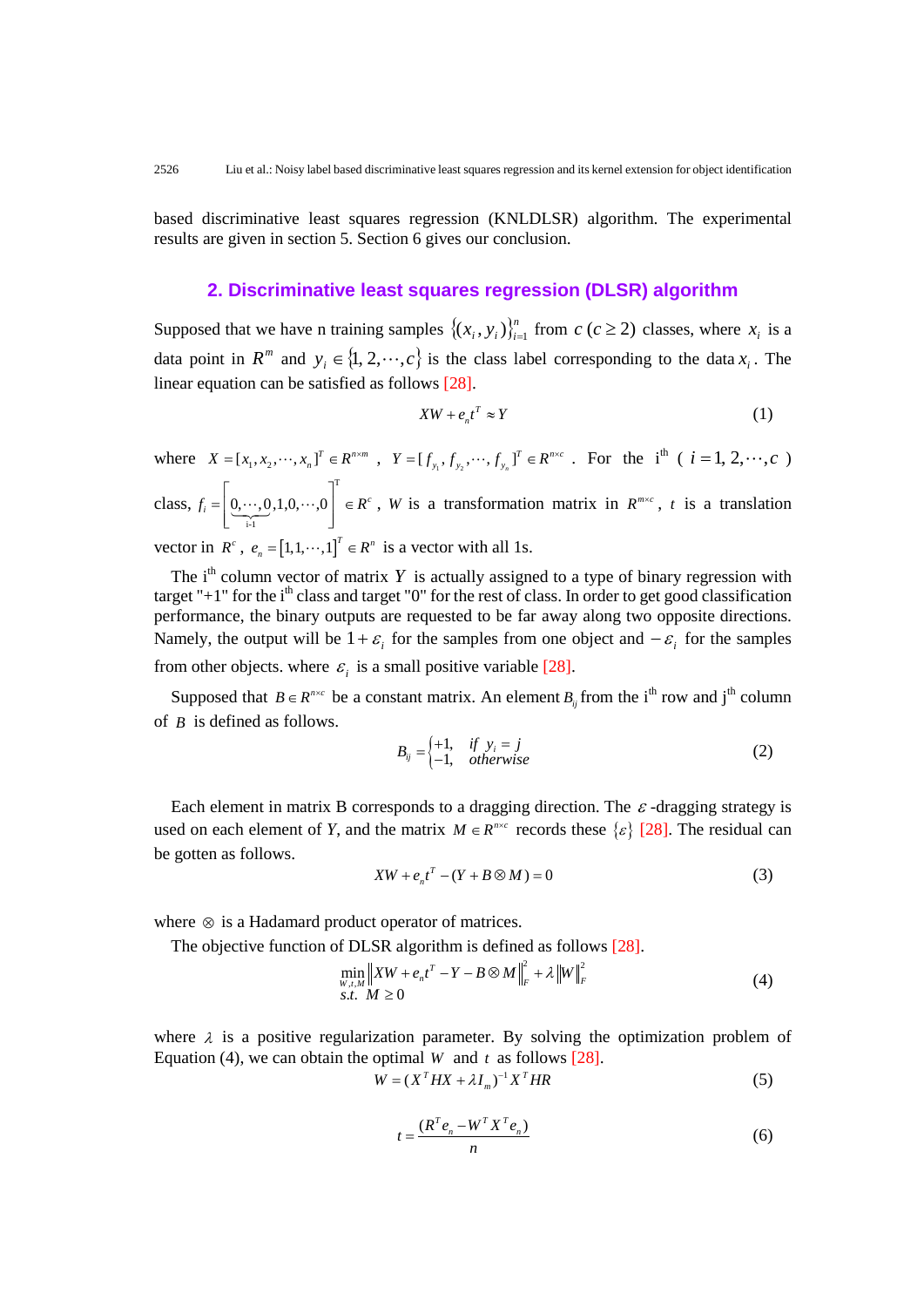where  $I_m$  is a  $m \times m$  identity matrix,  $R = Y + B \otimes M$ , and  $H = I_n - (1/n)e_n e_n^T$ , in which  $I_n$  is a  $n \times n$  identity matrix.

# **3. Noisy-label based discriminative least squares regression**

Deformable objects usually have a variety of different appearance. For example, face appearance can vary dramatically due to the variations of poses, expressions and illuminations. The variations between the images corresponding to the same person due to poses, expressions and illuminations are almost always greater than the variations due to changes in face identity [29, 30]. That is to say, even if the face images come from the same person, the difference among the images may be very large. Taking into account the fact, we think that the class label of different images from the same object is not necessary to be exactly the same. It should be permitted to have minor differences. The proposed NLDLSR algorithm can obtain the optimal mapping relationship between the training samples and their corresponding class labels during the training stage.

Based on the above idea, the Equation (1) can be rewritten as

$$
XW + e_n t^T = Y
$$
 (7)

where  $Y = [f_{y_1}^{\dagger}, f_{y_2}^{\dagger}, \cdots, f_{y_n}^{\dagger}]^T \in R^{n \times c}$ , and  $f_{j} = \left[ \underbrace{0, \cdots 0}_{j=1}, 1 + \sigma, 0, \cdots, 0 \right]^{T}$  $f_j = \left[ \underbrace{0, \cdots 0}_{j\cdot 1}, 1 + \sigma, 0, \cdots, 0 \right]^T \in R^c$  $=\begin{bmatrix} 0, \cdots 0, 1+\sigma, 0, \cdots, 0 \end{bmatrix} \in$  $\begin{bmatrix} 1 & 1 \\ 1 & 1 \end{bmatrix}$  $\cdots 0, 1+\sigma, 0, \cdots, 0$   $\in$   $\mathbb{R}^c$ . In order to truly reflect

the difference of class label from the same object,  $\sigma$  is randomly generated, and it is a small real-number variable.

The objective function of the proposed NLDLSR is defined as follows.

$$
\min_{W,t} \|XW + e_n t^T - Y\|_F^2 + \lambda \|W\|_F^2
$$
\n(8)

Based on convex optimization theory, the optimal solution of Equation 8 can be easily obtained as follows.

$$
W = (XT H X + \lambda Im)-1 XT H Y
$$
\n(9)

$$
t = \frac{(Y'e_n - W^T X^T e_n)}{n}
$$
\n(10)

The specific steps of the proposed NLDLSR are summarized as follows.

Step 1. The columns of training samples  $X$  are normalized to have unit  $L_2$ -norm.

Step 2. Let *y* be the test sample. Use  $y = \frac{y}{||y||}$  converts the test sample *y* into unit vectors.

Step 3. Solving the optimization model of Equation 8, and *W* and *t* can be gotten as follows.

$$
W = (X^T H X + \lambda I_m)^{-1} X^T H Y
$$

$$
t = (Y^T e_n - W^T X^T e_n) / n
$$

Step 4. The class label *ylabel*  $\in R^{\infty}$  of the test sample *y* can be obtained by the following Equation

 $y$ *label* =  $W^T$   $y + t$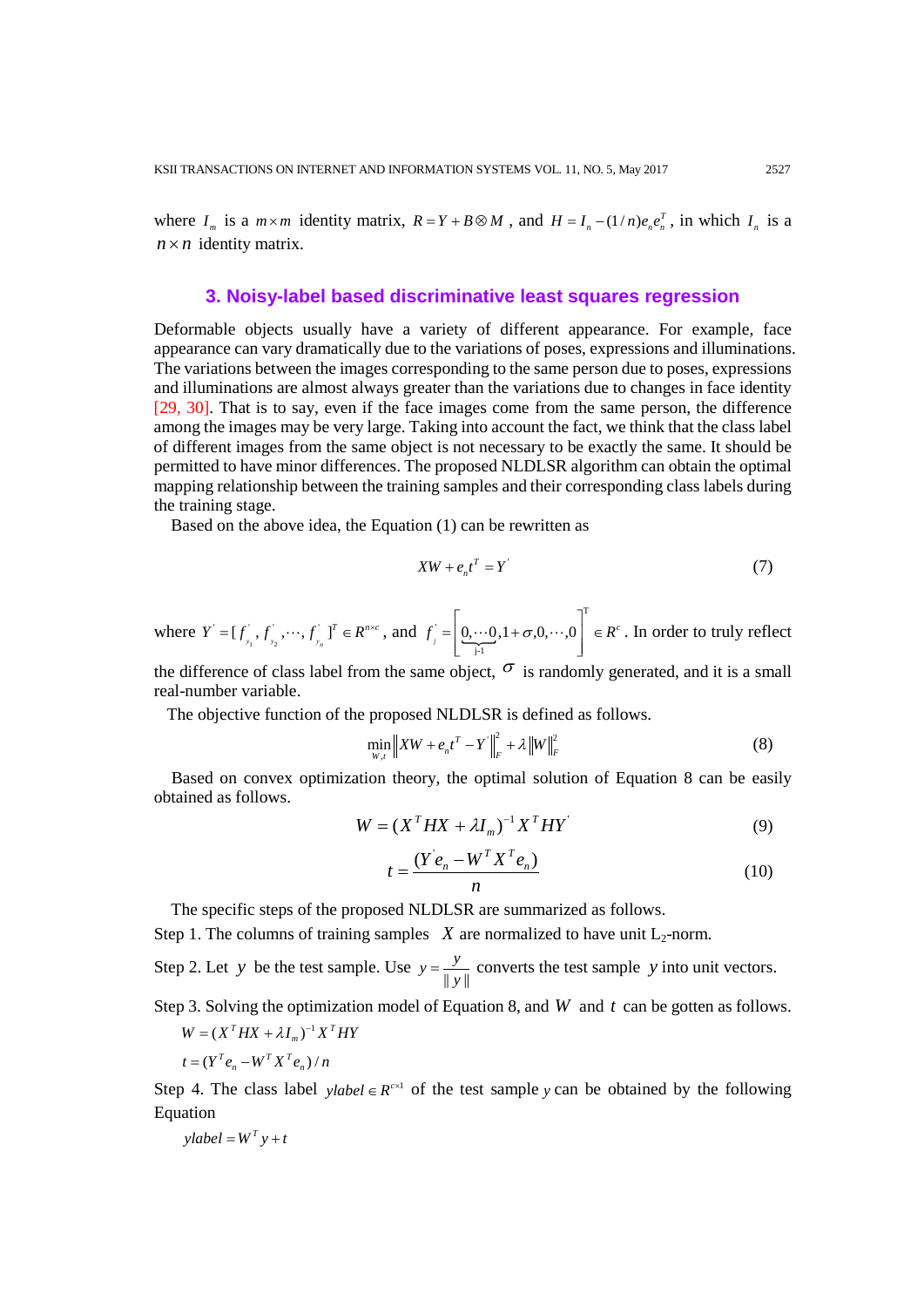Step 5. Respectively compute the "distance" between the class label *ylabel* and each standard class label  $f_i$   $(i = 1, 2, \dots, c)$  from i<sup>th</sup> class.

 $dis_i = ||$ *ylabel*  $-f_i||_2$ 

Step 6. The identity of test sample  $y$  is output as

 $identity(y) = arg min \{ dis<sub>i</sub> \}$ 

## **4. Kernel noise-label based discriminative least squares regression**

The proposed NLDLSR algorithm is extended to kernel space, and we propose a novel kernel noise-label based discriminative least squares regression (KNLDLSR) algorithm. KNLDLSR algorithm is assumed to be the nonlinear kernel version of the proposed NLDLSR by means of kernel method [31, 32], which mainly deal with the classification issue of nonlinear feature.

Assume that  $\varphi$  be a nonlinear function. Each training sample from low dimensional space can be converted to a high dimensional space by the nonlinear function  $\varphi$ . The corresponding training samples in high dimensional space are respectively denoted by  $\varphi(x_1), \varphi(x_2), \dots, \varphi(x_n)$ . In KNLDLSR algorithm, the linear Equation can be rewritten as follows.

$$
\varphi(x)\tilde{W} + e_n t^T = Y
$$
\n(11)

where  $\varphi(x) = [\varphi(x_1), \varphi(x_2), \cdots, \varphi(x_n)]^T$ ,  $\tilde{W}$  is a transform matrix, and  $e_n, t, Y$  have the same meaning as the corresponding variables in the above definition. It can be known from the kernel theory that matrix  $\tilde{W}$  in Equation (11) may be represented as a linear combination of all training samples  $\varphi$ (*x<sub>i</sub>*), *i* = 1, 2,  $\cdots$ , *n* . Namely,

$$
\tilde{W} = \sum_{i=1}^{n} \beta_i \varphi(x_i) \tag{12}
$$

where  $\beta = [\beta_1, \beta_2, \cdots, \beta_n]^T$ . Thus, Equation (11) can be rewritten as

$$
\varphi(x) \sum_{i=1}^{n} \beta_i \varphi(x_i) + e_n t^T = Y
$$
  
\n
$$
\Rightarrow \varphi(x) \varphi(x)^T \beta + e_n t^T = Y
$$
\n(13)

 A kernel function can be used to represent the dot product in the Hilbert space, such as  $K(x_i, x_j) = \varphi(x)\varphi(x)^T$ . Equation (13) can be rewritten as

$$
K\beta + e_n t^T = Y \tag{14}
$$

 Therefore, the objective function of the proposed KNLDLSR algorithm is defined as follows.

$$
\min_{\beta,t} \|K\beta + e_n t^T - Y\|_F^2 + \lambda \|\beta\|_F^2
$$
\n(15)

From Equation (15), a new function  $g(\beta,t)$  can be denoted by  $g(\beta,t) = \left\| K\beta + e_n t^T - Y \right\|_F^2 + \lambda \left\| \beta \right\|_F^2$ . According to the relevant optimization theory of the matrix, we can get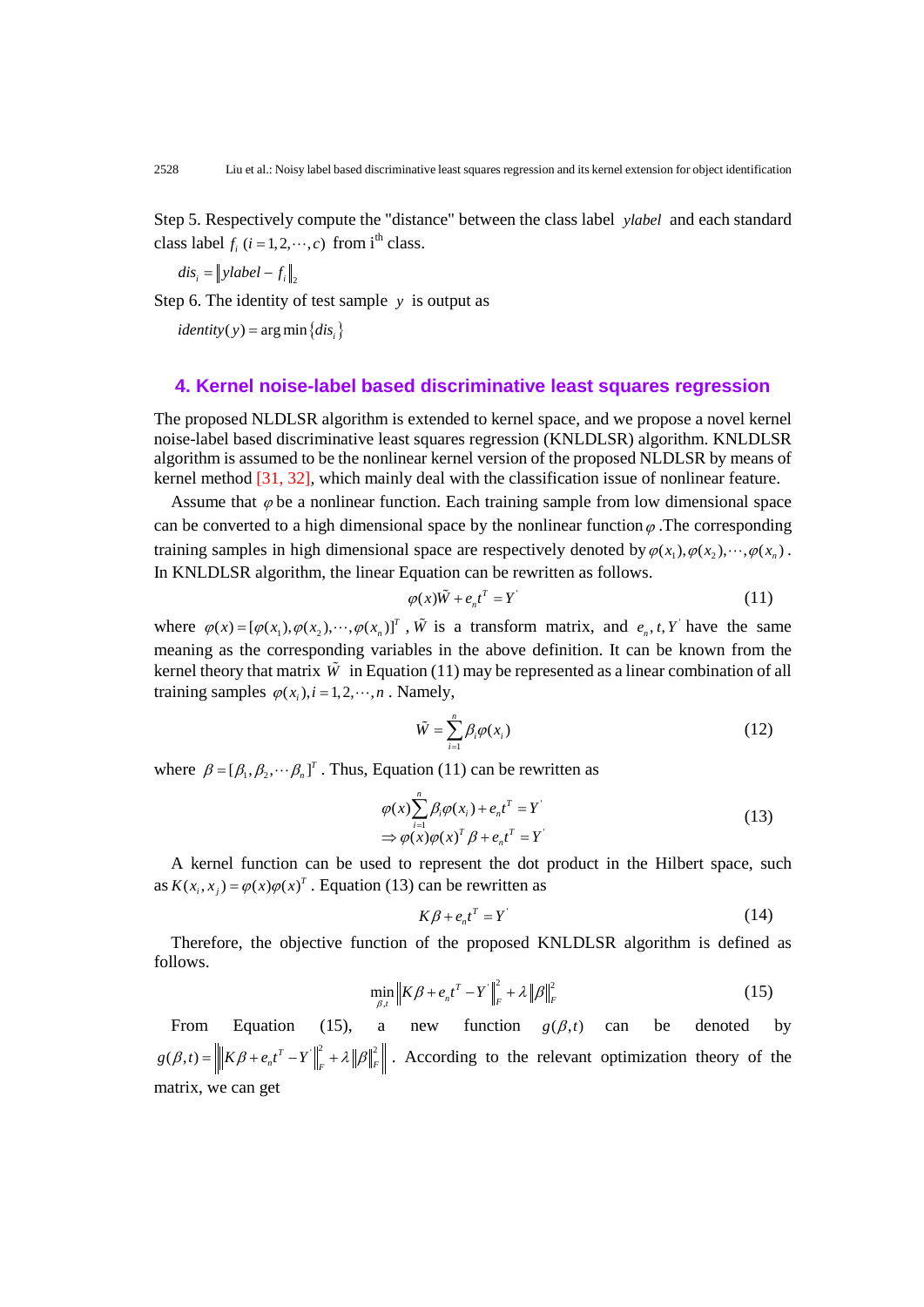$$
\frac{\partial g(\beta, t)}{\partial t} = 0
$$
\n
$$
\Rightarrow \beta^T K^T e_n + t e_n^T e_n - (Y^{\prime})^T e_n = 0
$$
\n
$$
\Rightarrow t = ((Y^{\prime})^T e_n - \beta^T K^T e_n) / n
$$
\n(16)

$$
\frac{\partial g(\beta, t)}{\partial \beta} = 0
$$
\n
$$
\Rightarrow K^{T}(K\beta + e_n e_n^{T} Y^{\prime}/n - e_n e_n^{T} K \beta / n - Y^{\prime}) + \lambda \beta = 0
$$
\n
$$
\Rightarrow K^{T}(I_n - e_n e_n^{T}/n) K \beta - K^{T}(I_n - e_n e_n^{T}/n) Y^{\prime} + \lambda \beta = 0
$$
\n
$$
\Rightarrow \beta = (K^{T} H K + \lambda I_m)^{-1} K^{T} H Y^{\prime}
$$
\n(17)

where  $I_m, I_n$  and *H* is the same meaning as defined in above Equations.

# **5. Experiments**

In this section, we use four public face databases to validate the proposed NLDLSR and KNLDLSR algorithms. When the proposed NLDLSR is run, PCA[33], MSEC and DLSR algorithms are also respectively performed for comparisons [28]. When the proposed KNLDLSR is performed, the KPCA[34], KMSEC[35], and KDLSR are used to act as comparative algorithms. In addition, the polynomial kernel  $k(x, y) = (1 + x^T y)^d$  is used in the proposed KNLDLSR and the corresponding kernel algorithms. In the algorithms, there are two parameters  $\sigma$  and d. The optimal  $\sigma$  is selected for the proposed NLDLSR algorithm, and we make  $|\sigma| \leq 0.1$  in this paper. The optimal kernel parameter d is respectively selected for each kernel algorithms in experiments.

#### **5.1 Parameters Selection**

In the proposed KNLDLSR method, there is only one parameter d. In order to determine the optimal value of the parameter d, we do some experiments on public databases. The average recognition rates of KNLDLSR vary with the parameter d in **Fig. 1**. It can be seen from **Fig. 1** that the value of the parameter d will vary on different face databases.

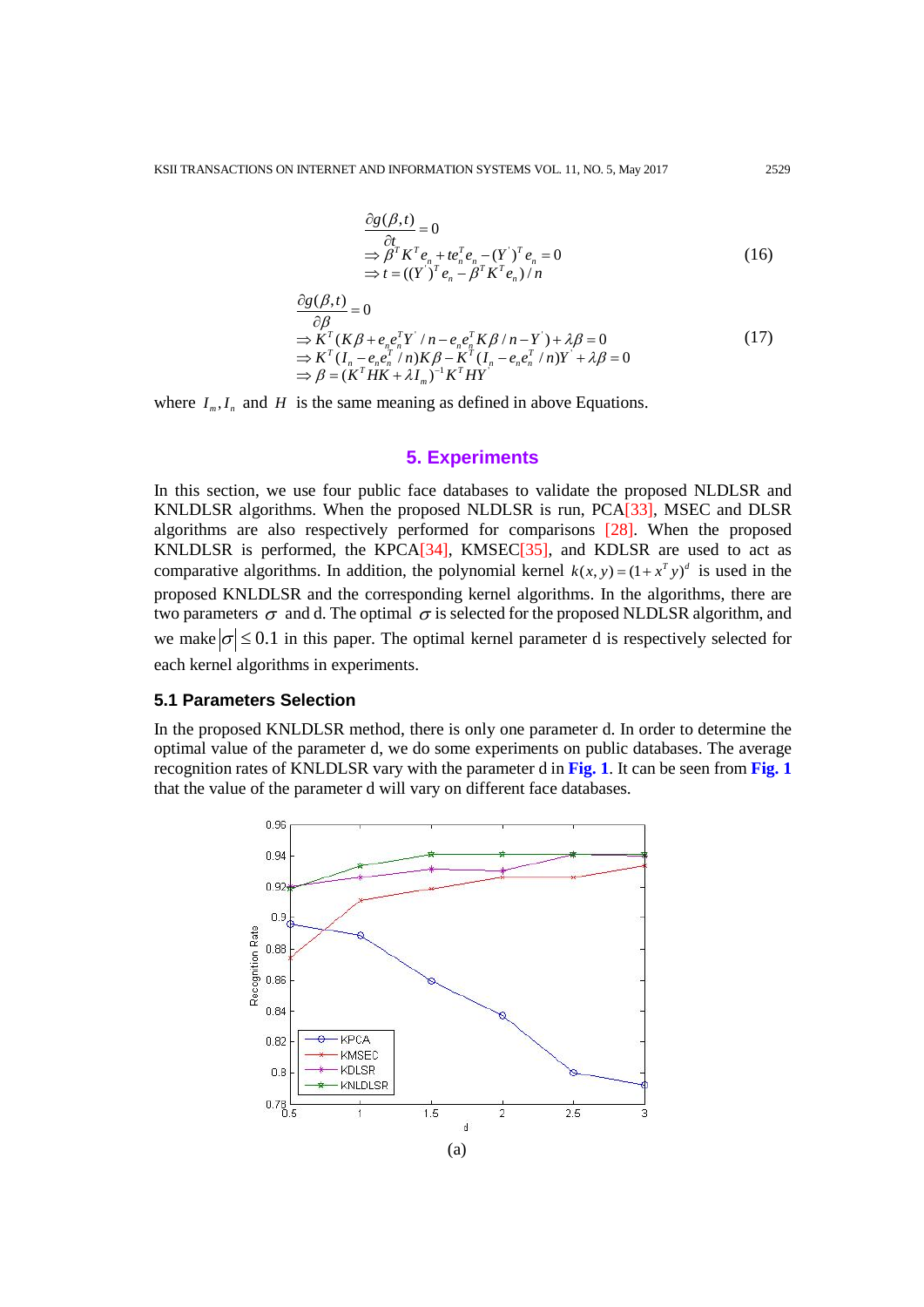

$$
(\mathrm{b})
$$

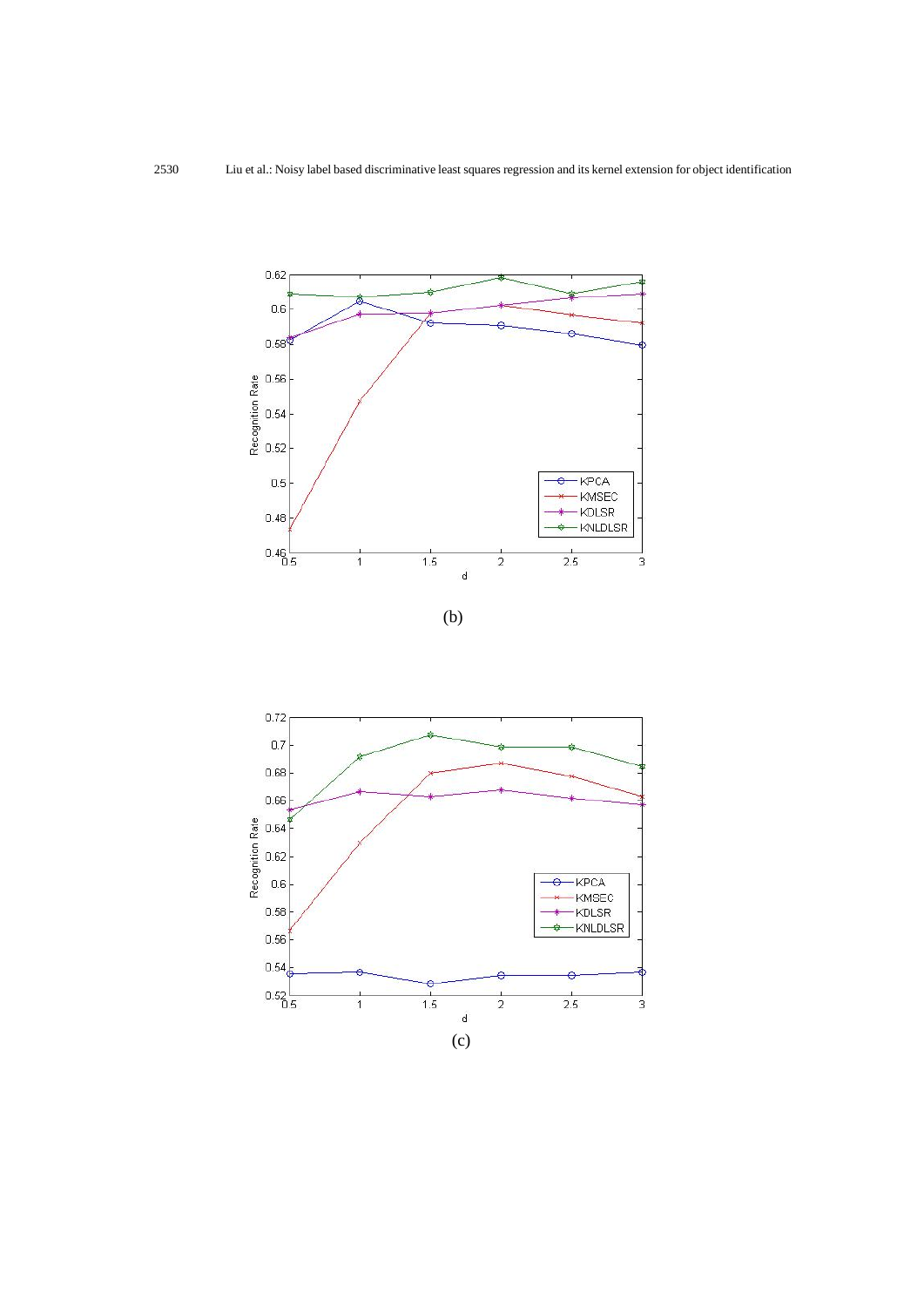

**Fig. 1.** The performance of KNLDLSR versus parameters d. (a) Yale, (b) UMIST, (c) AR, (d)GT

## **5.2 Experiment on Yale face database**

The Yale face database includes 165 images from 15 objects, and each object has 11 images under various lighting conditions and facial expressions. In this experiment, we manually crop each image and make them to 50×40 pixels. Some sample images of one person are shown in **Fig. 2.**



**Fig. 2.** Sample face images from the Yale database.

In this section, the first 1, 2 up to 10 face images of each object are respectively selected to serve as the training set and the rest images of each object to act as test set. The class label of each training sample is not fixed in our proposed algorithms, and it is randomly generated. In order to truly reflect the performance of our algorithms, we run the proposed algorithms for 10 times to eliminate the effect of random for our algorithms. The **Table 1** shows the recognition results.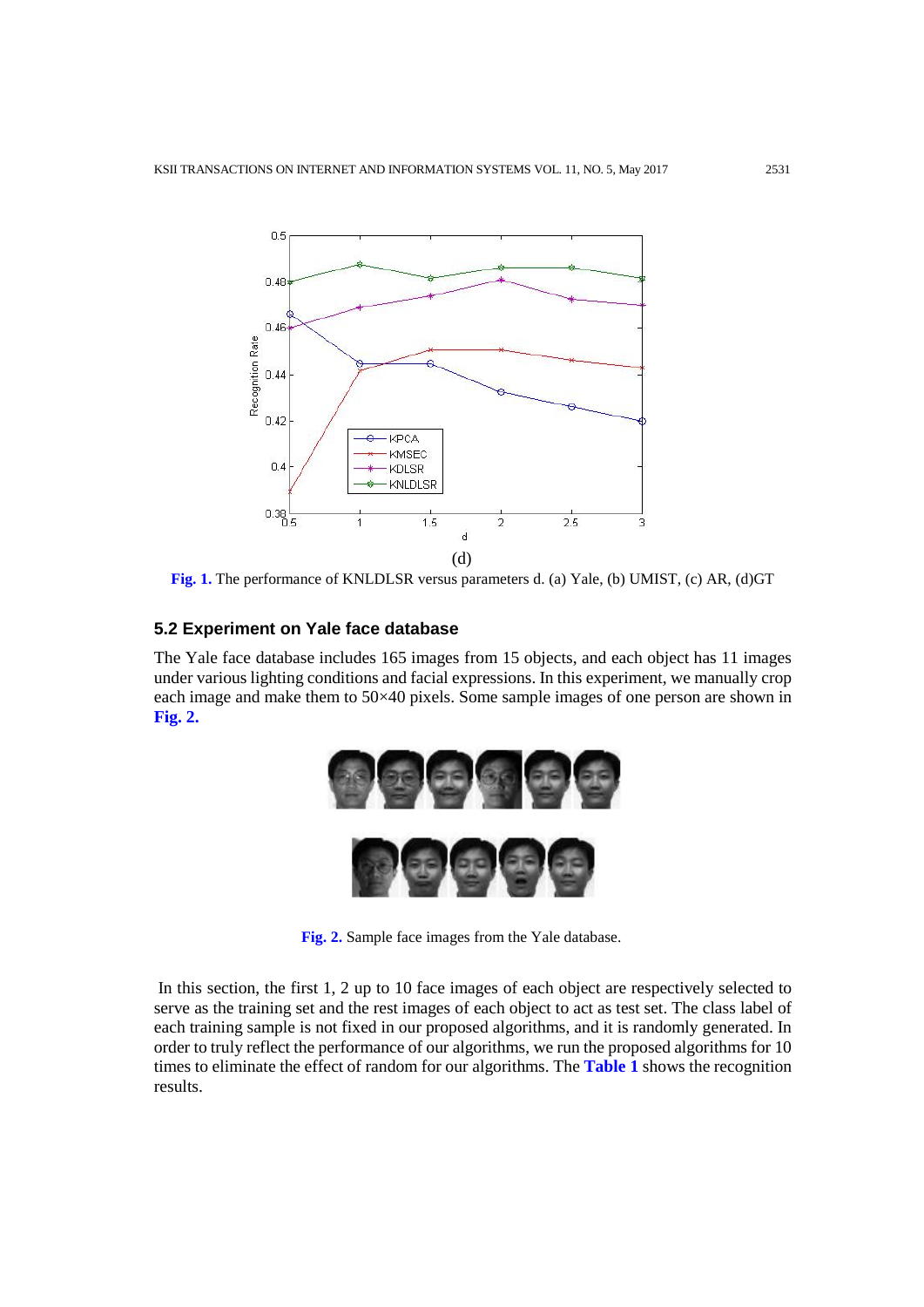| Methods          | Number of the original training samples per class |       |       |       |       |       |       |     |     |     |
|------------------|---------------------------------------------------|-------|-------|-------|-------|-------|-------|-----|-----|-----|
|                  | 1                                                 | 2     | 3     | 4     | 5     | 6     | 7     | 8   | 9   | 10  |
| <b>PCA</b>       | 74                                                | 88.89 | 90    | 92.38 | 88.89 | 86.67 | 98.33 | 100 | 100 | 100 |
| <b>MSEC</b>      | 88.00                                             | 92.59 | 95.83 | 100   | 100   | 100   | 100   | 100 | 100 | 100 |
| <b>DLSR</b>      | 88.67                                             | 92.59 | 95.83 | 100   | 100   | 100   | 100   | 100 | 100 | 100 |
| <b>NLDLSR</b>    | 88.80                                             | 93.48 | 95.33 | 100   | 100   | 100   | 100   | 100 | 100 | 100 |
| $KPCA(d=0.6)$    | 76.67                                             | 88.89 | 90.00 | 92.38 | 88.89 | 88.00 | 98.33 | 100 | 100 | 100 |
| $KMSEC(d=2.5)$   | 88.00                                             | 92.59 | 95.83 | 100   | 100   | 100   | 100   | 100 | 100 | 100 |
| $KDLSR(d=2.5)$   | 89.33                                             | 94.07 | 95.83 | 100   | 100   | 100   | 100   | 100 | 100 | 100 |
| $KNLDLSR(d=2.5)$ | 90                                                | 94.81 | 95.83 | 100   | 100   | 100   | 100   | 100 | 100 | 100 |

**Table 1.** Recognition rates of different methods on the Yale database (%)

 It can be seen from **Table 1** that we can draw two conclusions. Firstly, the proposed NLDLSR outperforms PCA, MSEC and DLSR algorithms. Secondly, the proposed KNLDLSR achieves the highest recognition rate in all algorithms. From the above two points we can know that the kernel method can indeed enhance the classification performance and improve the recognition rate.

## **5.3 Experiments on UMIST face database**

The UMIST database contains 575 face images from 20 persons. The individuals are a mix of appearance, race, and sex, and are captured in a range of poses from profile to frontal views. The number of different views per person varies from 19 to 48. The size of each face image is manually cropped to 56×48 pixels. **Fig. 3** shows some sample images from one object.



**Fig. 3.** Sample face images from the UMIST database

 In this experiment, the first 2, 3 to 7 face images of each object are respectively selected to act as training set and the rest of each person to take as test images. The proposed algorithms are performed for 10 times. **Table 2** lists the recognition results.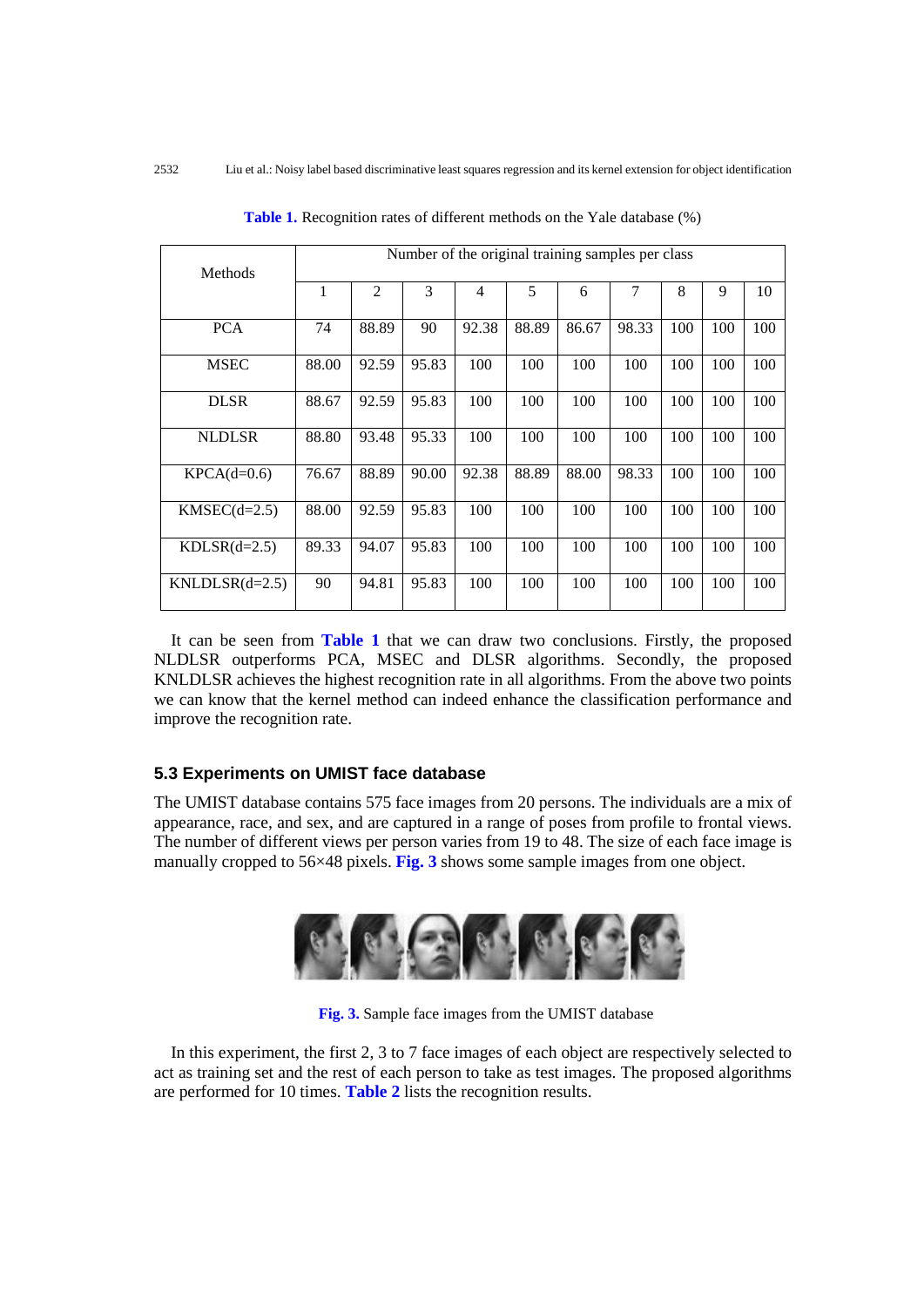| <b>Methods</b>   | Number of the original training samples per class |       |                |       |       |                |  |  |  |
|------------------|---------------------------------------------------|-------|----------------|-------|-------|----------------|--|--|--|
|                  | $\mathfrak{D}$                                    | 3     | $\overline{4}$ | 5     | 6     | $\overline{7}$ |  |  |  |
| <b>PCA</b>       | 60.00                                             | 71.72 | 75.63          | 84.60 | 88.51 | 89.66          |  |  |  |
| <b>MSEC</b>      | 58.28                                             | 69.79 | 75.31          | 83.29 | 88.74 | 90.57          |  |  |  |
| <b>DLSR</b>      | 60.00                                             | 74.25 | 80.23          | 85.98 | 88.74 | 91.95          |  |  |  |
| <b>NLDLSR</b>    | 60.69                                             | 73.79 | 81.61          | 88.28 | 89.89 | 93.10          |  |  |  |
| $KPCA(d=1.0)$    | 60.46                                             | 72.41 | 78.16          | 85.75 | 88.97 | 90.57          |  |  |  |
| $KMSEC(d=1.7)$   | 60.46                                             | 72.87 | 77.70          | 84.83 | 87.13 | 90.57          |  |  |  |
| $KDLSR(d=3.5)$   | 60.92                                             | 74.71 | 79.77          | 86.44 | 89.20 | 92.64          |  |  |  |
| $KNLDLSR(d=2.0)$ | 61.84                                             | 74.48 | 81.15          | 88.89 | 89.91 | 93.56          |  |  |  |

**Table 2.** Recognition rates of different methods on the UMIST database (%)

 From **Table 2**, we can see that the recognition rates of proposed NLDLSR are slightly higher than those of the other algorithms when the training sample size is 2. Though the recognition performance of the proposed KNLDLSR is better than other kernel methods, the performance of the proposed NLDLSR and KNLDLSR is relatively close. This is because the parameter d in polynomial kernel function is set as a fixed value regardless of the training sample size.

# **5.4 Experiment on AR face database**

The AR face database [36] consists of more than 4000 color face images from 126 persons, including 26 frontal views of faces with different occlusions, facial expressions, and lighting conditions for each person. The images from 120 persons were taken in two sessions (14 days apart) and each session includes 13 color images. Fourteen face images (each session including 7) of these 120 persons are used in our experiment. The images are firstly converted to grayscale. The size of each face image is manually cropped to 50×40 pixels. Some images of one person are shown in **Fig. 4**.



**Fig. 4.** Sample face images from AR database.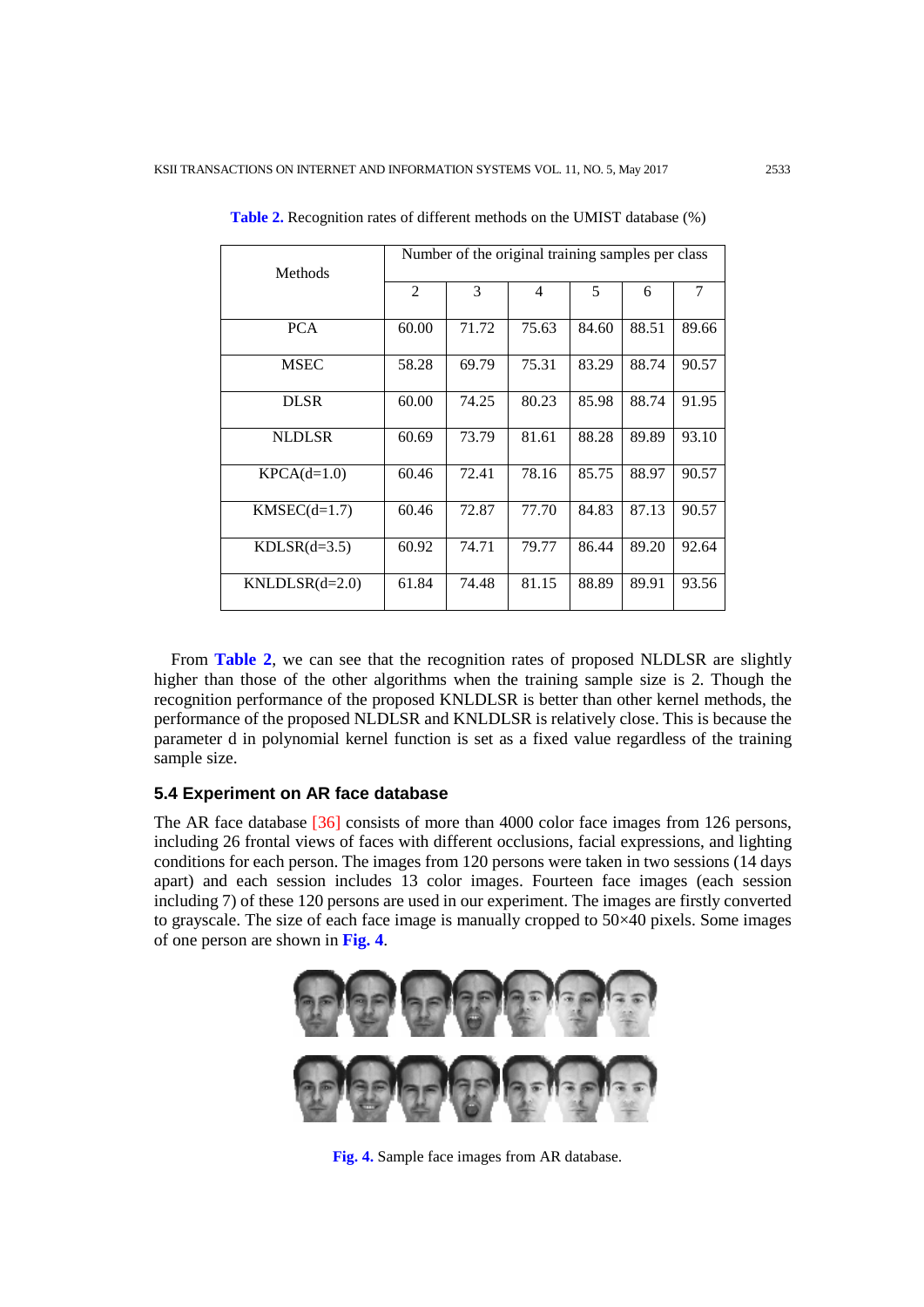For this experiment, fourteen not occluded face images of each object from the first session and the second session are used to validate our algorithms. We respectively select The *l* face images (*l* varies from 1 to 7) are respectively selected from the first session to take as training images, and the seven face images of each object from the second session are selected to act as test images. The proposed algorithms are repeated for 10 times. **Table 3** shows the experiment results.

| <b>Methods</b>   | Number of the original training samples per class |                |               |       |       |       |       |  |  |
|------------------|---------------------------------------------------|----------------|---------------|-------|-------|-------|-------|--|--|
|                  | 1                                                 | $\overline{2}$ | $\mathcal{F}$ | 4     | 5     | 6     | 7     |  |  |
| <b>PCA</b>       | 43.93                                             | 43.45          | 46.07         | 46.31 | 53.69 | 60.36 | 62.98 |  |  |
| <b>MSEC</b>      | 67.02                                             | 67.14          | 66.79         | 65.83 | 70.06 | 74.52 | 75.12 |  |  |
| <b>DLSR</b>      | 68.21                                             | 67.38          | 67.62         | 66.07 | 70.60 | 75.48 | 75.71 |  |  |
| <b>NLDLSR</b>    | 68.89                                             | 69.17          | 70.71         | 70.60 | 73.10 | 76.55 | 77.38 |  |  |
| $KPCA(d=0.7)$    | 52.74                                             | 53.75          | 55.12         | 55.36 | 60.00 | 64.40 | 67.26 |  |  |
| $KMSEC(d=2.0)$   | 68.57                                             | 68.69          | 69.76         | 69.29 | 71.19 | 76.31 | 77.14 |  |  |
| $KDLSR(d=1.7)$   | 66.07                                             | 66.43          | 67.74         | 68.69 | 70.12 | 76.55 | 77.74 |  |  |
| $KNLDLSR(d=1.5)$ | 69.40                                             | 70.95          | 71.07         | 70.60 | 72.74 | 77.62 | 78.33 |  |  |

**Table 3.** Recognition rates of different methods on the AR database (%)

 From **Table 3**, we can know that the proposed NLDLSR and KNLDLSR can respectively achieve the best recognition performance in all algorithms (the corresponding linear methods and the corresponding kernel methods) irrespective of the variation of training sample size. We also find that the kernel versions of the algorithms do not consistently outperform the original algorithms. The reasons may be as follows. The parameter d in polynomial kernel function is very important, and its value can seriously affect the performance of the algorithms. In order to get the best recognition performance for kernel methods, the parameter d usually should be selected different value when the training sample size changes. However, for simplicity, we set the parameter d fixed value irrespective of the variation of training sample size in our experiments.

# **5.5 Experiments on Georgia Tech face database**

Georgia Tech face database includes images from 50 persons taken in two or three sessions, which were built at Georgia Institute of Technology. For each object in the database, 15 color images which are captured under cluttered background were obtained at the resolution of 640×480 pixels. Faces shown in these images may be tilted and/or frontal with different expressions, scales, and illuminations. All images were resized to  $60\times50$  pixels. All color images are converted to grayscale images. **Fig. 5** shows some images of one person.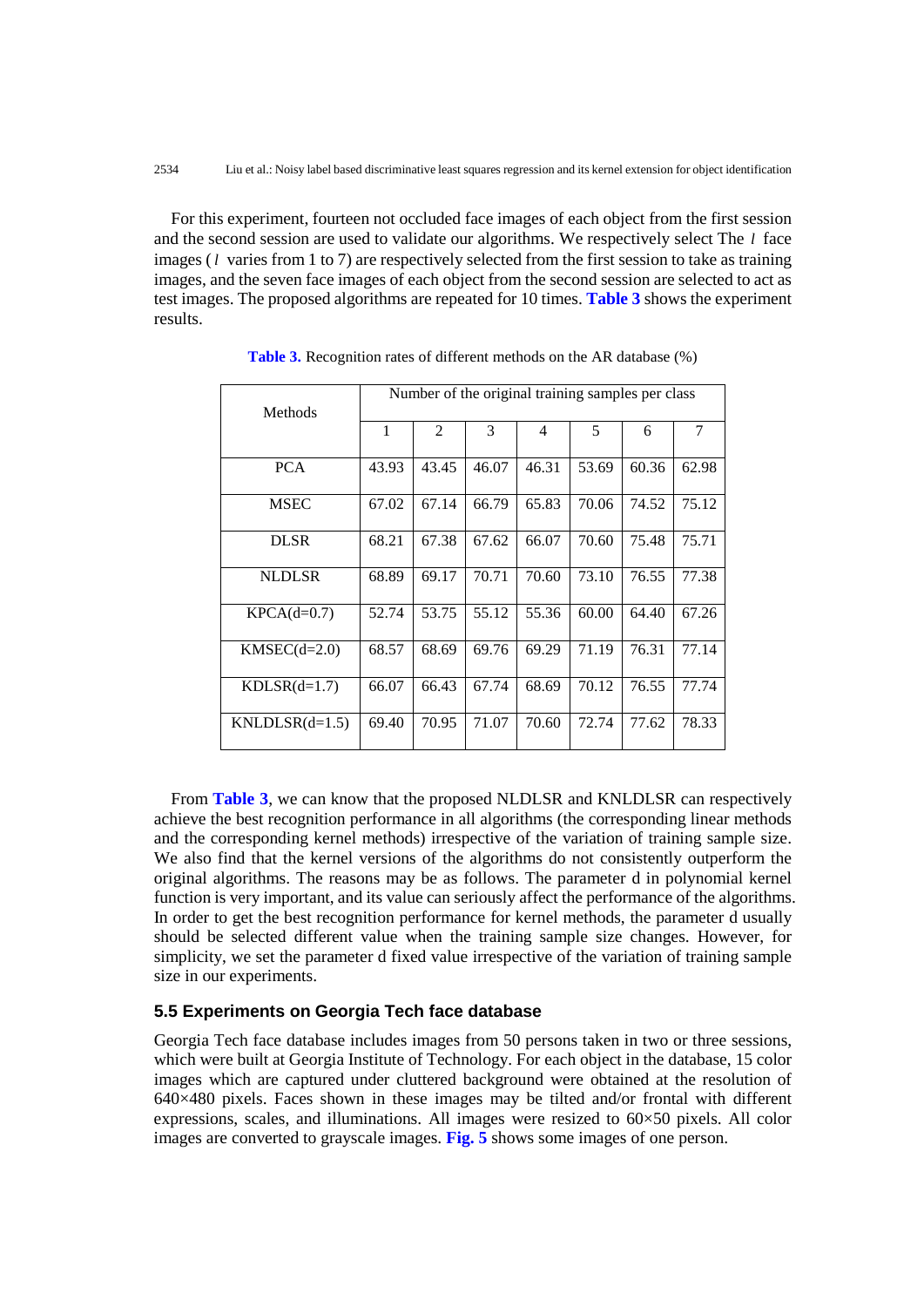

**Fig. 5.** Sample face images from Georgia Tech face database.

 In this experiment, the first 1, 2 up to 7 face images of each person are respectively used to take as training set and the rest to be test set. The proposed algorithms are repeated for 10 times. The recognition results of all algorithms are shown as **Table 4**.

|                  | Number of the original training samples per |       |       |                |       |  |  |  |
|------------------|---------------------------------------------|-------|-------|----------------|-------|--|--|--|
| <b>Methods</b>   | class                                       |       |       |                |       |  |  |  |
|                  | $\mathbf{1}$                                | 2     | 3     | $\overline{4}$ | 5     |  |  |  |
| <b>PCA</b>       | 36.57                                       | 45.23 | 47.67 | 51.82          | 53.60 |  |  |  |
| <b>MSEC</b>      | 33.00                                       | 42.77 | 46.00 | 48.36          | 51.60 |  |  |  |
| <b>DLSR</b>      | 33.71                                       | 44.46 | 49.00 | 50.55          | 54.40 |  |  |  |
| <b>NLDLSR</b>    | 36.14                                       | 45.38 | 49.00 | 53.64          | 56.80 |  |  |  |
| $KPCA(d=0.7)$    | 38.43                                       | 45.08 | 48.67 | 50.36          | 52.20 |  |  |  |
| $KMSEC(d=2.0)$   | 34.29                                       | 45.08 | 49.17 | 53.27          | 56.40 |  |  |  |
| $KDLSR(d=1.7)$   | 35.43                                       | 48.15 | 50.33 | 54.55          | 57.20 |  |  |  |
| $KNLDLSR(d=1.5)$ | 35.29                                       | 48.62 | 51.83 | 54.55          | 59.00 |  |  |  |

**Table 4.** Recognition rates of different methods on the Georgia Tech database (%)

 It can be seen from **Table 4** that the proposed NLDLSR and KNLDLSR algorithms respectively outperform other corresponding algorithms when training sample size is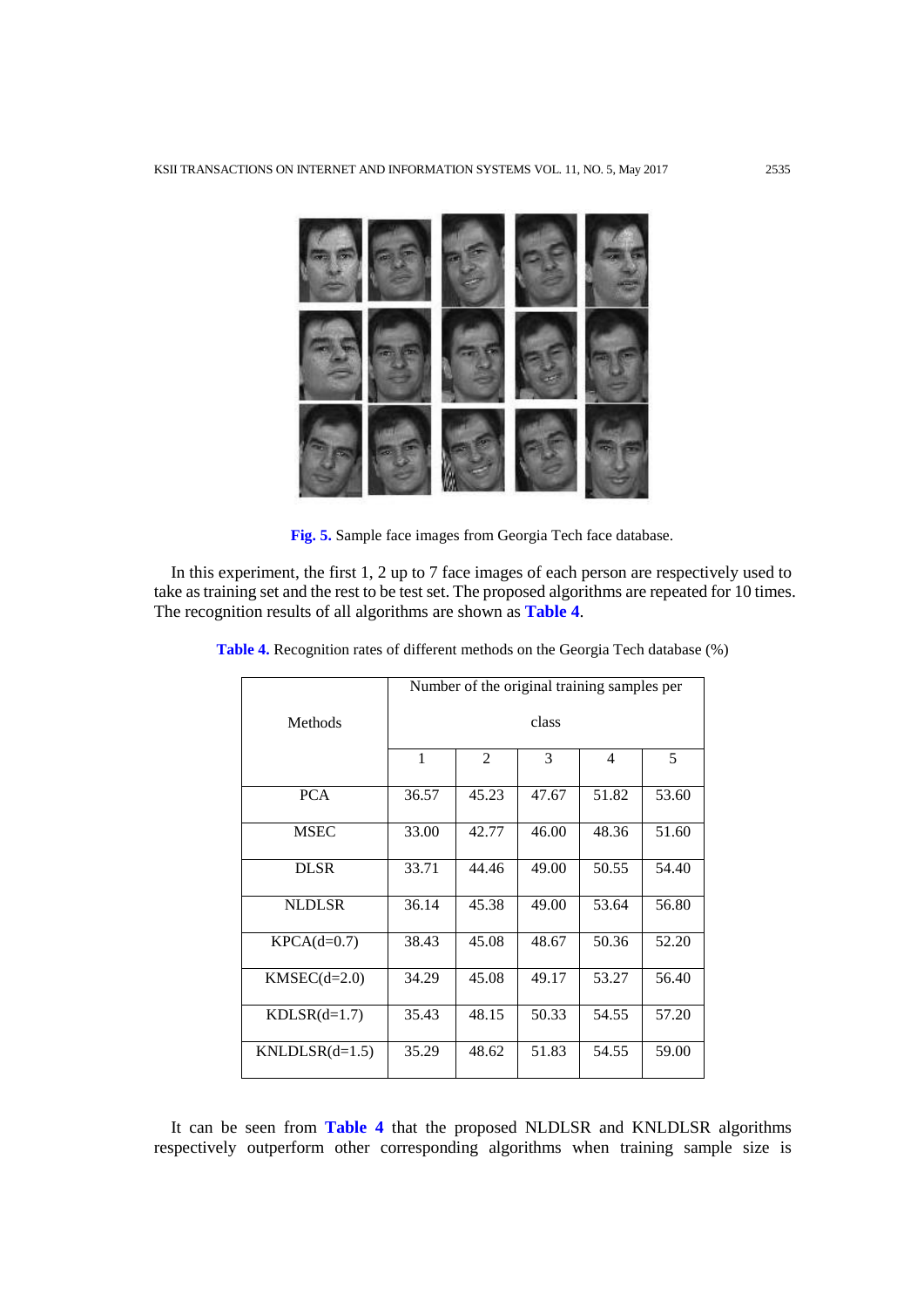respectively 2, 3, 4 and 5. When the training sample size is one, PCA and KPCA respectively get the highest recognition rates in all algorithms.

 From all above experiments, we can see that the proposed NLDLSR indeed improve the classification performance. Therefore, it is reasonable to have small difference for class label from the same object.

## **6. Conclusion**

In this paper, we propose a novel noisy-label based discriminative least squares regression (NLDLSR) algorithm for multi-class classification. Compared with the discriminative least squares regression (DLSR) algorithm, the main contributions of our method are as follows. 1) The optimal mapping relationship between the training samples and the corresponding class label can be obtained during the training stage. 2) The optimization problem in DLSR is solved in an iterative manner, and training time is relatively long. However, the optimal solution of the proposed NLDLSR algorithm can be obtained in one step, so the time complexity in training stage is very short. Moreover, the proposed NLDLSR algorithm is extended to the kernel space and we present a KNLDLSR algorithm. Extensive experiments show that the proposed methods have high classification accuracy.

# **References**

- [1] Y. Xu, A. Zhong, et al., "LPP solution schemes for use with face recognition," *Pattern Recognition*, 43(12):4165-4176, 2010. [Article\(CrossRef Link\)](https://DOI:10.1016/j.patcog.2010.06.016)
- [2] Wankou Yang, Zhenyu Wang, Changyin Sun., "A collaborative representation based projections method for feature extraction," *Pattern Recognition*, 48(1): 20-27, 2015. [Article\(CrossRef Link\)](https://DOI:10.1016/j.patcog.2014.07.009)
- [3] Z. Lai, Y. Xu, et al, "Multilinear sparse principal component analysis," *IEEE Transactions on Neural Networks and learning Systems*,25(10): 1942-1950, 2014. [Article\(CrossRef Link\)](https://doi.org/10.1109/TNNLS.20132297381)
- [4] Lingfen Wang, Huaiyu Wu, "Chunhong Pan. Manifold regularized local sparse representation for face recognition," *IEEE Transactions on Circuits and Systems for Video Technology*, 25(4): 651-659, 2015. [Article \(CrossRef Link\)](https://doi.org/10.1109/TCSVT.2014.2335851)
- [5] J. Wu, S. Pan, X. Zhu, C. Zhang, and X, Wu, "Positive and Unlabeled Multi-Graph Learning," *IEEE Trans. Cybern*, 2016. [Article \(CrossRef Link\)](https://doi.org/10.1109/TCYB.2016.2527239)
- [6] J. Wu, S. Pan, X. Zhu, Z. Cai, "Boosting for Multi-Graph Classification," *IEEE Trans. Cybern*, 45(3): 416-429, 2015. [Article \(CrossRef Link\)](doi:%C2%A010.1109/TCYB.2014.2327111)
- [7] J. Wu, X. Zhu, C. Zhang, P. S. Yu, "Bag Constrained Structure Pattern Mining for Multi-Graph Classification," *IEEE Trans. Knowl. Data Eng.*, 26(10): 2382-2396, 2014. [Article \(CrossRef Link\)](https://doi.org/10.1109/TKDE.2013.2297923)
- [8] Fujiao Ju, Yangfeng Sun, et al, "Image outlier detection and feature extraction via L1-norm-based 2D probabilistic PCA," *IEEE Transactions on Image Processing*, 24(12): 4834-4846, 2015. [Article \(CrossRef Link\)](https://doi.org/10.1109/TIP.2015.2469136)
- [9] Yong Xu, Xingjie Zhu, et al, "Using the original and 'symmetrical face training samples to perform representation based two-step face recognition," *Pattern Recognition*, 46: 1151-1158, 2013. [Article \(CrossRef Link\)](https://DOI:10.1016/j.patcog.2012.11.003)
- [10] Shenghua Gao, Yuting Zhang, et al, "Single sample face recognition via learning deep supervised autoencoders," *IEEE Transactions on Information Forensics and Security*, 10(10): 2108-2118,20 15. [Article \(CrossRef Link\)](https://doi.org/10.1109/TIFS.2015.2446438)
- [11] J. Wright, A. Y. Yang, A. Ganesh, S. S. Sastry, and Y. Ma, "Robust face recognition via sparse representation," *IEEE Transactions on Pattern Analysis and Machine Intelligence*, 31(2): 210-227, 2009. [Article \(CrossRef Link\)](https://doi.org/10.1109/TPAMI.2008.79)
- [12] Jun Yin, Zhonghua Liu, et al, "Kernel sparse representation based classification," *Neurocomputing*, 77(11): 120-128, 2012. [Article \(CrossRef Link\)](https://DOI:10.1016/j.neucom.2011.08.018)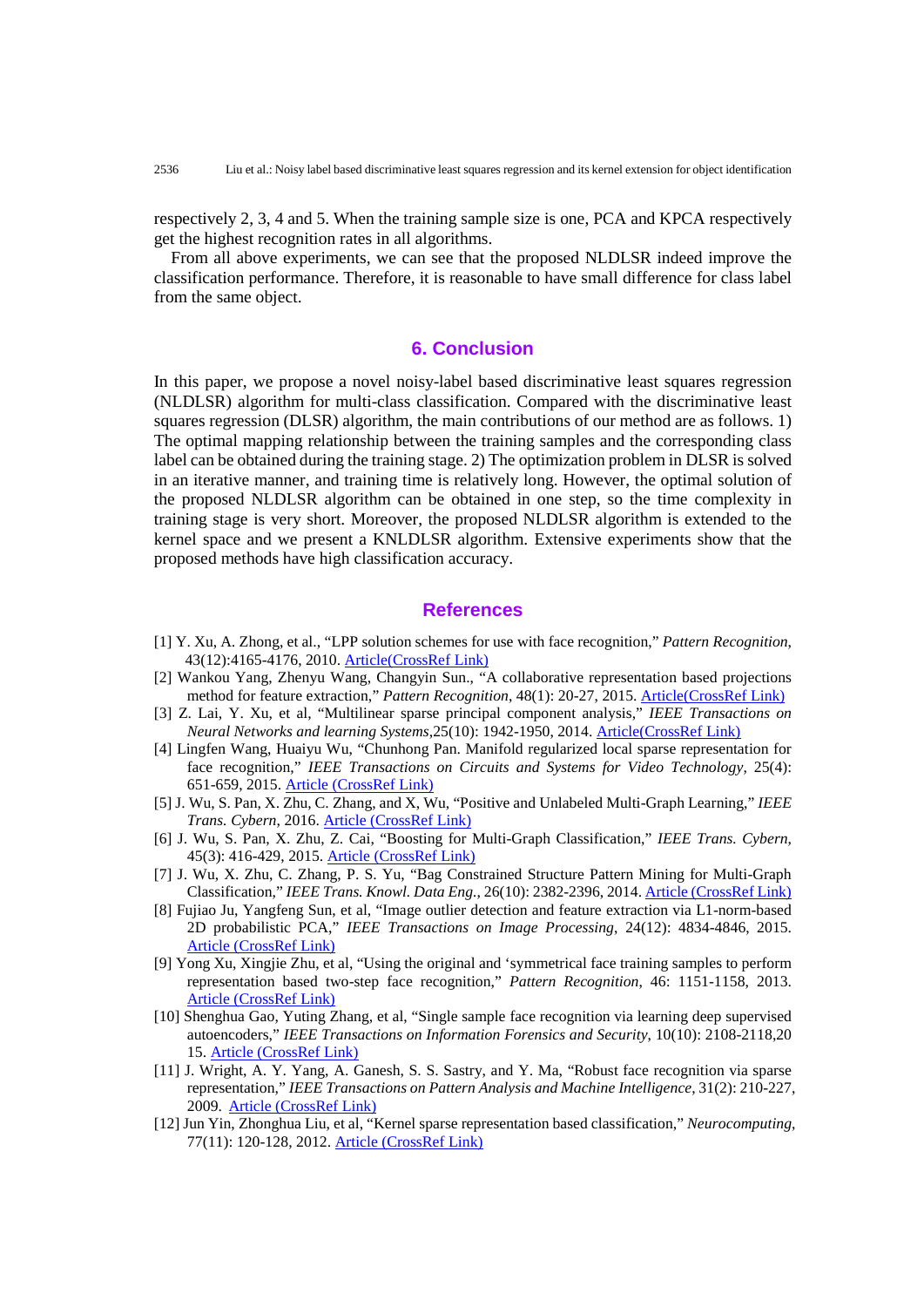- [13] Lingfeng Wang, Huaiyu Wu, Chunhong Pan, "Manifold regularized local sparse representation for face recognition," *IEEE Transactions on Circuits and Systems for Video Technology*, 25(4): 651-659, 2015. [Article \(CrossRef Link\)](https://doi.org/10.1109/TCSVT.2014.2335851)
- [14] M. Yang and L. Zhang, "Gabor feature based sparse representation for face recognition with Gabor occlusion dictionary," in *Proc. of 11th Eur. Conf. Comput. Vis. (ECCV)*, pp. 448–461, 2010. [Article \(CrossRef Link\)](https://DOI:10.1007/978-3-642-15567-3_33)
- [15] Ran He, Weishi Zheng, Baogang Hu, "Maximum correntropy criterion for robust face recognition," *IEEE Transactions on Pattern Analysis and Machine Intelligence*, 33(8): 1561-1576, 2011. [Article \(CrossRef Link\)](https://doi.org/10.1109/TPAMI.2010.220)
- [16] W. Liu, P.P. Pokharel, and J.C. Principe, "Correntropy: Properties and Applications in Non-Gaussian Signal Processing," *IEEE Trans. Signal Processing*, 55(11): 5286-5298, 2007. [Article \(CrossRef Link\)](https://doi.org/10.1109/TSP.2007.896065)
- [17] X. Yuan and S. Yan, "Visual classification with multi-task joint sparse representation," in *Proc. IEEE Comput. Soc. Conf. Comput. Vis. Pattern Recognit. (CVPR)*, pp. 3493–3500, Jun. 2010. [Article \(CrossRef Link\)](https://doi.org/10.1109/CVPR.2010.5539967)
- [18] L. Zhang, Meng Yang, Xiangchu Feng, "Sparse Representation or Collaborative Representation: Which Helps Face Recognition?" in *ICCV* 2011, pp.1-8, 2011. **[Article \(CrossRef Link\)](https://doi.org/10.1109/ICCV.2011.6126277)**
- [19] J. Wu, S. Pan, X. Zhu, P. Zhang, and C. Zhang, "Self-Adaptive One-Dependence Estimators for classification," *Pattern Recognit.*, 51: 358-377, 2016. [Article \(CrossRef Link\)](https://DOI:10.1016/j.patcog.2015.08.023)
- [20] Meng Yang, Lei Zhang, et al, "Relaxed collaborative representation for pattern classification," in *Proc. of International Conference on Wavelet Analysis and Pattern Recognition*, pp.13-16, 2014. [Article \(CrossRef Link\)](https://doi.org/10.1109/CVPR.2012.6247931)
- [21] Yong Xu, David Zhang, et al., "A two-phase test sample sparse representation method for use with face recognition," *IEEE Transactions on Circuits and Systems for Video Technology*, 21(9): 1255-1262, 2011. [Article \(CrossRef Link\)](https://doi.org/10.1109/TCSVT.2011.2138790)
- [22] R. Barsi and D. Jacobs, "Lambertian Reflection and Linear Subspaces. IEEE Trans," *Pattern Analysis and Machine Intelligence*, 25(2): 218-233, 2003. [Article \(CrossRef Link\)](https://doi.org/10.1109/ICCV.2001.937651)
- [23] Roberto Togneri, Mohammed Bennamoun, "Linear regression for face recognition," *IEEE Transactions on Pattern Analysis and Machine Intelligence*, 32(11): 2106-2112, 2010. [Article \(CrossRef Link\)](https://doi.org/10.1109/ICPR.2010.289)
- [24] X. Chai, S. Shan, X. Chen, and W. Gao, "Locally Linear Regression for Pose-Invariant Face Recognition," *IEEE Trans. Image Processing*, vol. 16, no. 7, pp. 1716-1725, July 2007. [Article \(CrossRef Link\)](https://doi.org/10.1109/TIP.2007.899195)
- [25] Yong Xu, Xiaozhao Fang, et al, "Modified minimum squared error algorithm for robust classification and face recognition experiments," *Neurocomputing*, 135(5): 253-261, 2014. [Article \(CrossRef Link\)](https://DOI:10.1016/j.neucom.2013.12.025)
- [26] Jianjun Qian, Jian Yang, "General regression and representation model for face recognition," in *Proc. of IEEE Conference on Computer Vision and Pattern Recognition Workshops*, pp.166-172, 2013. [Article \(CrossRef Link\)](https://doi.org/10.1109/CVPRW.2013.32)
- [27] Feiping Nie, Dong Xu, et al, "Flexible manifold embedding: A framework for semi-supervised and unsupervised dimension reduction," *IEEE Transactions on Image Processing*, 19(7): 1921-1932, 2010. [Article \(CrossRef Link\)](https://doi.org/10.1109/TIP.2010.2044958)
- [28] Shiming Xiang, Feiping Nie, et al, "Discriminative least squares regression for multiclass classification and feature selection," *IEEE Transactions on Neural Networks and Learning Systems*, 23(11): 1738-1754, 2012. [Article \(CrossRef Link\)](https://doi.org/10.1109/TNNLS.2012.2212721)
- [29] X. Cao, W. Shen, et al, "Illumination invariant extraction for face recognition using neighboring wavelet coefficients," *Pattern Recognition*, 45: 1299-1305, 2012. [Article \(CrossRef Link\)](https://DOI:10.1016/j.patcog.2011.09.010)
- [30] Amirhosein Nabatchian, Esam Abdel-Raheem, Majid Ahmadi, "Illumination invariant feature extraction and mutual-information-based local matching for face recognition under illumination variation and occlusion," *Pattern Recognition*, 44: 2576-2587, 2011. [Article \(CrossRef](https://DOI:10.1016/j.patcog.2011.03.012) Link)
- [31] Meng Yang, Lei Zhang, et al, "Robust kernel representation with statistical local features for face recognition," *IEEE Transactions on Neural Networks and Learning Systems*, 24(6): 900-912, 2013. [Article \(CrossRef Link\)](https://doi.org/10.1109/TNNLS.2013.2245340)